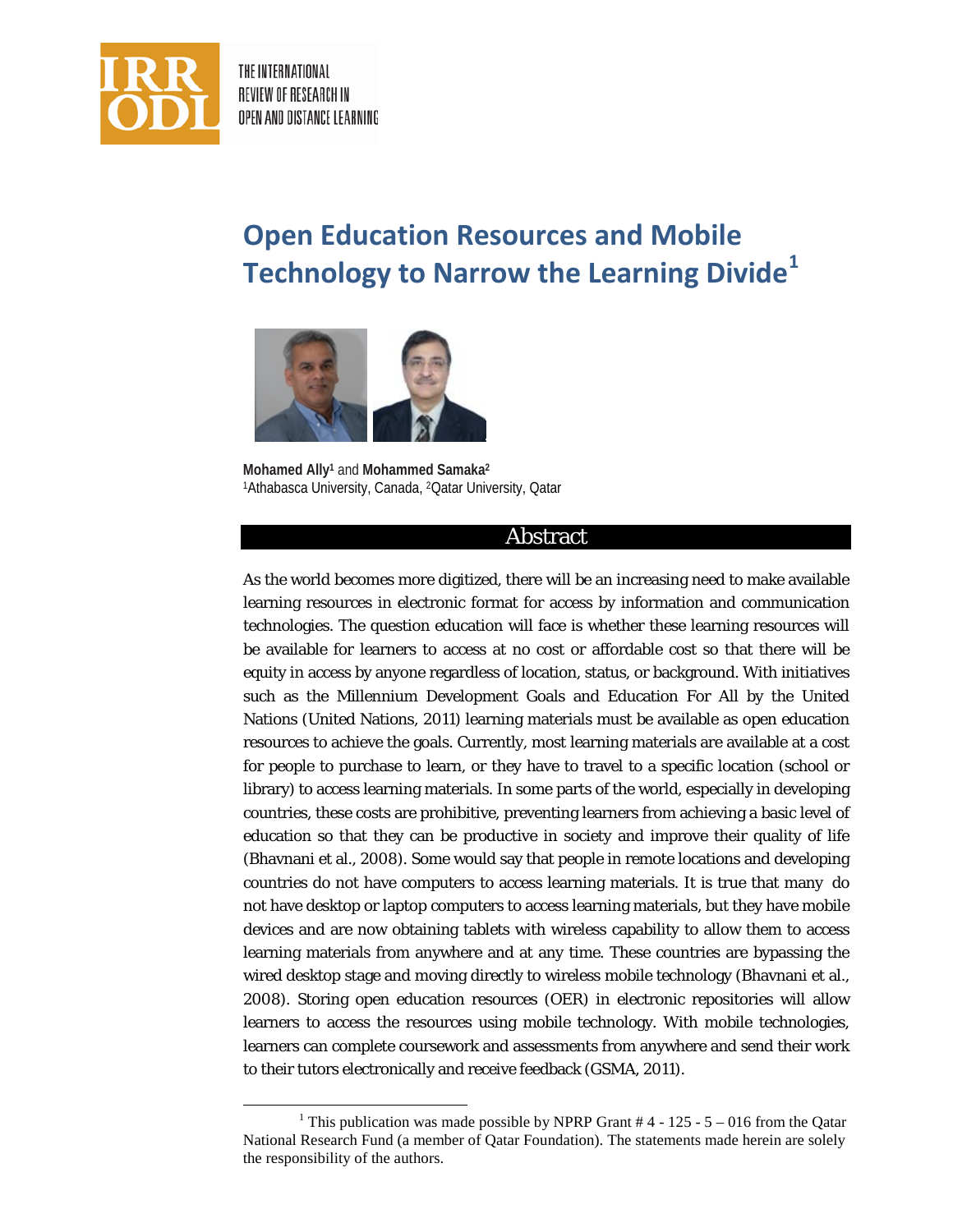**Keywords** : Open education resources; mobile technology; reusable learning objects

#### Introduction

With an estimated 5.3 billion mobile cellular subscriptions worldwide (ITU, 2010), we are starting to see the disappearance of the digital hardware divide; however, we now have the learning divide where the gap is between learners who have access to learning materials and learners who do not have access to learning materials because they cannot afford to travel to other locations or pay for the high cost of textbooks and other learning materials. Educators need to narrow the learning divide gap by making learning materials available as OER which will bring down the cost of learning materials. The combination of mobile technology and OER will enable institutions, organizations, and companies to narrow the learning divide so that there can be Education For All. Everyone has a right to obtain at least a basic education level so that they can contribute to society and improve their quality of life; however, education is more than providing access to content. It should facilitate the formation of learning communities for learners to interact (Cleveland-Innes et al., 2012; Cross, 2008; Havelock, 2004; Jeng et al. (2010), share experience, and learn from each other. Use of mobile technology allows learners to access OER and at the same time participate in learning communities. The OER initiatives and Web 2.0, which supports high levels of social interaction, are moving education into the Learning 2.0 era where content and social interaction will go together to provide global education (Brown & Adler, 2008).

A major issue in education around the world today is the shortage of teachers and physical schools for students to go to learn. The United Nations estimates that 8 million teachers will be required by 2015 (The Guardian, 2011; West, 2012). It is impossible to train 8 million teachers by 2015. Rather than training more teachers there should be a transformation of education where fewer teachers are required and learning materials are delivered to learners in their communities rather than taking the learners to the physical schools. Governments cannot continue to fund the current education system, which was designed many years ago. The current system is geared to those learners who have the resources to go to a physical school to learn. The education system must be changed so that it is flexible to meet the needs of all students regardless of location, economic status, social status, or gender. Learning materials should be delivered to students using mobile technology rather than denying students an education because of any shortage of teachers and physical classrooms. The country of India alone reported a shortage of 460,000 physical classrooms to educate students (The Economic Times, 2011). Resources are required to build the classrooms and more resources are required to maintain the classrooms. In addition, the students have to obtain the financial resources to travel to the physical classrooms to get an education. Many students in developing countries and in remote locations cannot afford to travel long distances to learn and governments cannot afford to build and maintain physical schools. The use of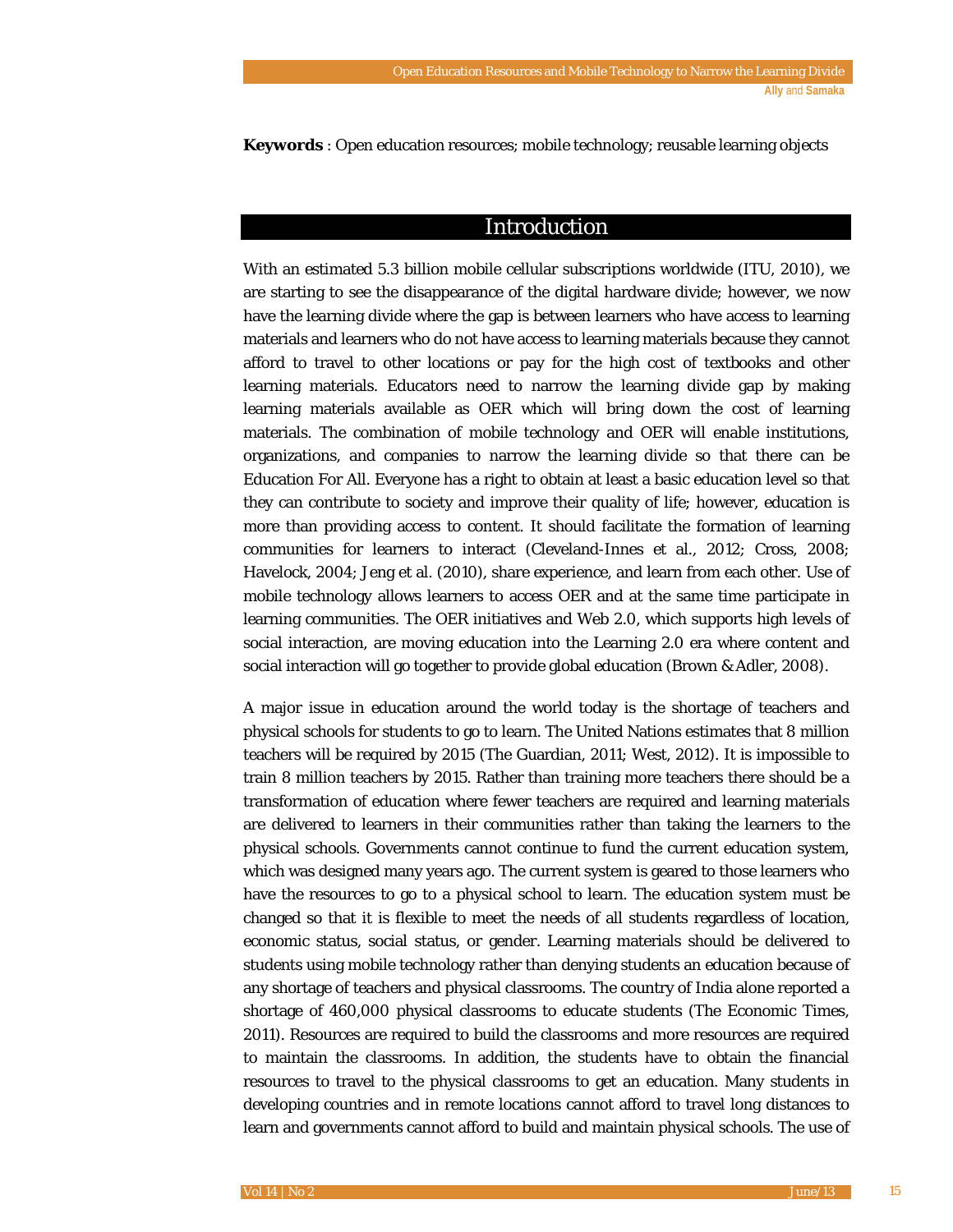mobile technology to deliver OER will provide equal opportunity for everyone to learn by allowing access from anywhere and at any time.

# Making the Transition for Education For All with OER and Mobile Learning

Citizens in developing countries do not have desktop computers to access information and learning materials; however, they have mobile devices. Mobile phone subscription is rapidly increasing in developing countries (The World Bank, 2012). While the mobile devices are becoming affordable, the cost of connecting to the Internet is still very high in some countries. This is a major barrier to education. Some countries (e.g., Finland) are realizing that giving citizens affordable or free access is a competitive advantage since citizens can access up to date information and connect to the world to become global citizens. Also, easy-to-mirror repositories, which make it possible to access resources with mobile devices without broadband connections, will facilitate the delivery of OER in remote areas with limited connectivity (OECD, 2007). With the rapid development of cloud computing, there will be learning in the cloud where OER and access to learner support will exist everywhere and anytime where cloud applications will facilitate sharing, networking, communication, and the production and publishing of OER (Kop & Carroll, 2011; Wheeler & Waggener, 2009) .

There are initiatives around the world to develop affordable mobile technology so that every citizen can own or have access to a computing device. Placing a mobile device in learners' hands will allow them to access learning materials and empower them to learn. For example, South Korea announced an initiative to digitize the K-12 curriculum by 2015 for access on tablet computers (Mims, 2011). This will allow learners of any age to use a tablet to access learning materials to continue their education as they need the knowledge and skills. Countries such as Thailand are planning to give one computing device to each child (Bangkok Post, 2011).

It is a simple task giving mobile technology to learners compared to the task of designing and delivering affordable learning materials for access with mobile technology. Based on personal experience, many innovative education initiatives that implement technology-based learning fail not because of the technology, but because of a shortage of quality learning materials and buy-in from teachers. For some developing countries in some regions that acquired computing technology for learners, the technology is not being used or utilized to the maximum because of the lack of affordable learning materials, the lack of motivation of teachers, or the lack of information and communication technology skills of teachers using the devices (Corbeil & Valdés-Corbeil, 2007).

Another issue that educators have to deal with is that many mobile applications are developed for business and entertainment rather than education. Hence, educators have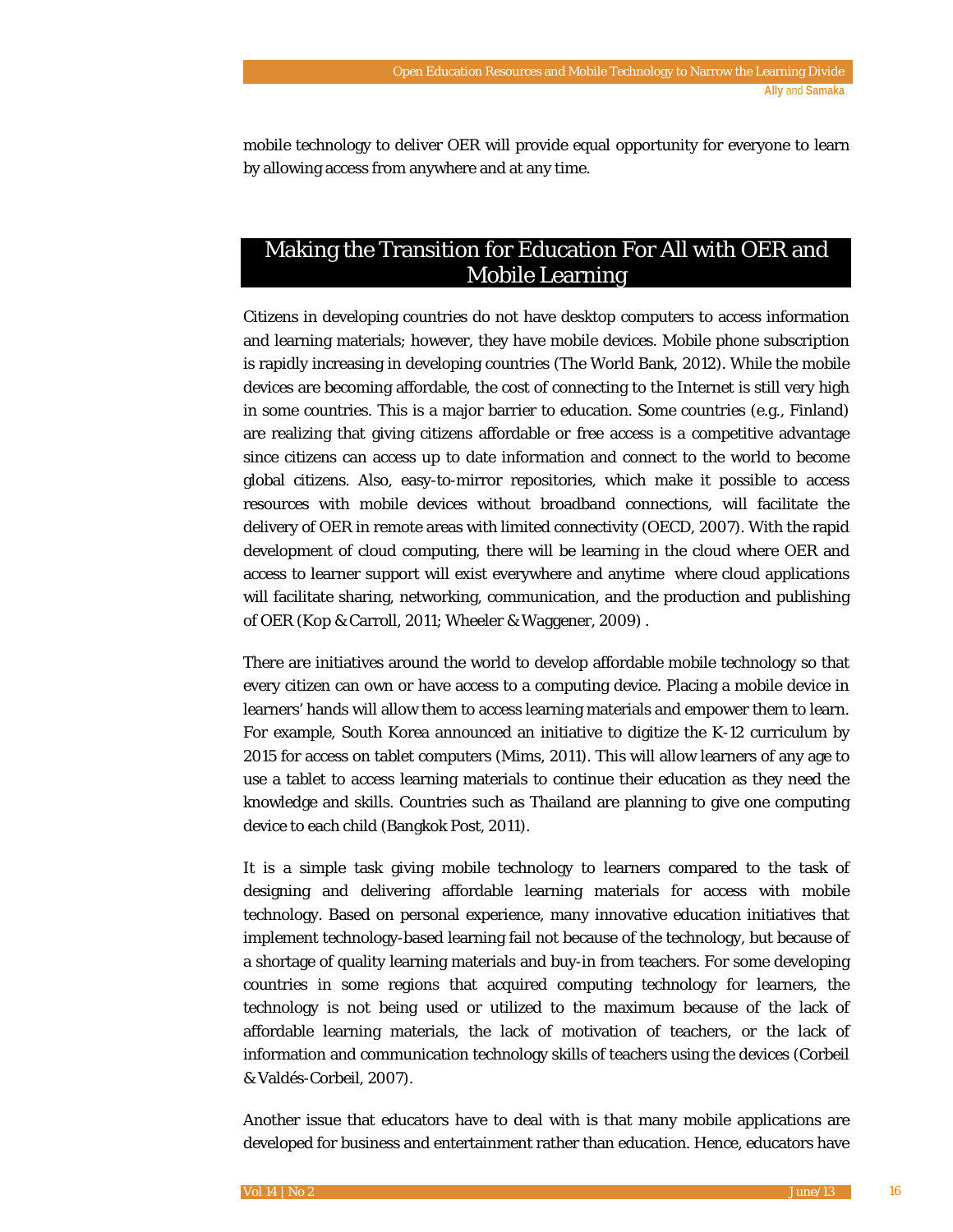to adapt the education system to fit the technology. For example, mobile technologies developed for business use are more textbased since they are developed for email, texting, and accessing information. Quality learning that caters for different learning preferences and the upcoming generations of students requires mobile technologies with multimedia capabilities and the ability to deliver content to meet individual learner's needs and for learning to be interactive. Educators need to provide input to both hardware and software companies to develop appropriate mobile technologies that are multi-purpose to meet the needs of education and the other sectors of society. There should be multi-purpose mobile technology for education, business, entertainment, and information access.

There are many benefits of accessing OER using mobile technology. Learners are given the flexibility of accessing the OER from anywhere and at any time and learners can learn in their own context (Ally, 2009). In traditional face-to-face instruction, learners have to go to a specific location at a specified time to learn. This can be inconvenient, especially for those who live in remote locations. With mobile learning the learning can be more learner-centered since students are the ones who have control of their learning. Also, with the communication capabilities of mobile technology, students can interact with each other anytime and they can access the tutor from anywhere.

A major challenge for delivery of OER on mobile technology globally is that most currently available OER are in English, and learners in many countries do not read or speak English. However, some countries see students completing courses in English as an opportunity for them to learn or improve their English language skills. Yilmaz (2011), in a study of international students' use of OER, reported that 88% of the 27 students preferred to read or use OER in English even though only one respondent's mother tongue was English. The study reported that since OER are generally in English, students are obliged to choose English as a language of preference for learning from the OER.

## The Future of Education with OER and Mobile Technology

As education moves further in the  $21<sup>st</sup>$  century and to meet the needs of the new generations of learners, educators need to re-think the way they design open education learning materials (Evans & Forbes, 2012; Olcott, 2012). In a world where there is an information explosion and constant changes in content, having students completing long courses and programs may not be appropriate anymore. The learner should be the focus of the OER not the developer of the OER or the system. Educators should not develop and deliver OER to fit the current education system. If learners cannot access and benefit from the OER then it is a waste of resources developing OER (McAndrew, 2011). The current course and program structure and length of courses were developed for classroom face-to-face instruction where the information resided in the teacher's mind. The information is now recorded in electronic format and learners want access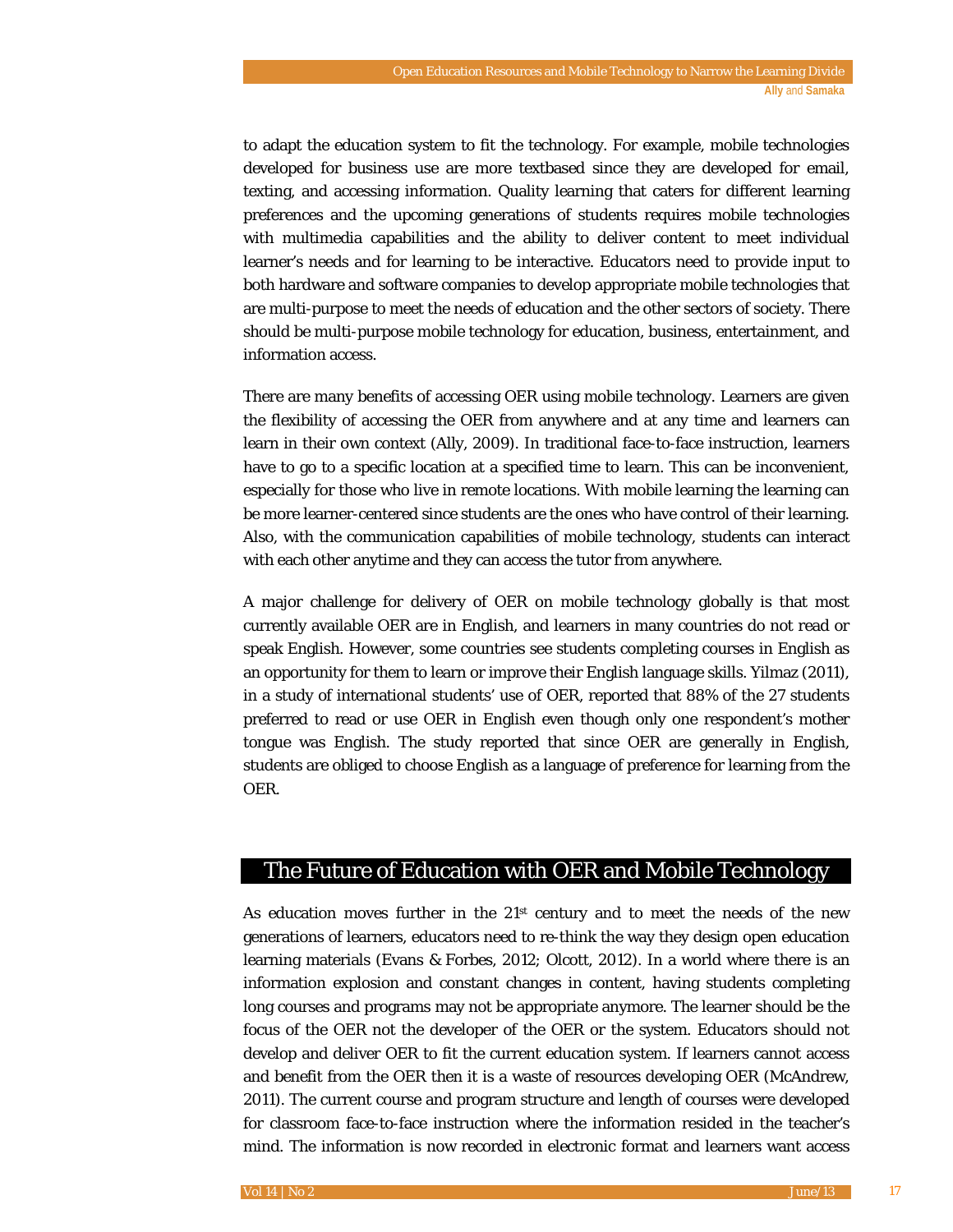anytime and from anywhere rather than waiting for when a teacher is available to disseminate the information. For delivery of mobile technology, the structure and length of courses must be re-examined. Courses should be shorter and be designed in the form of modules and learning objects. Developers of open education courses must keep this in mind rather than using the same structure and length that were used for classroom face-to-face instruction.

The new generations of learners do not want to spend many months completing a course or many years completing a program as in the current education system. Hence, education programs should be developed in the form of modules, which are about four to eight hours long. Each module should consist of five to eight learning objects that are independent but are linked together. After students complete the learning objects in a module, and have their learning properly assessed, they will have successfully completed it and should be given credit for that module.

Problem-based learning can be used to promote deep learning. In problem-based learning, learners are given problems and they have to locate the information and apply that information as they solve the problem. Problem-based learning also allows learners to collaborate with each other and be active in the learning process (Hmelo-Silver et al., 2007; Rhem, 1998). If learners need help while solving a problem, they can access a coach or a tutor. The use of mobile technology for problem-based learning makes learning flexible where learners can access information from anywhere and anytime and they can communicate with experts in the field and with their tutors and peers. With mobile learning, learners can also learn in their own environment and in an environment where they can apply what they learn. They can solve problems in their own contexts rather than in contexts they are not familiar with.

Classroom face-to-face courses should not be copied and placed on the Internet as OER. Online OER courses must be designed properly to facilitate flexible delivery. It is important to train educators on how to design OER so that they are of high quality, resulting in high level learning as well as meeting the needs of learners globally. The OER should take into consideration cultural differences, different values, and different contexts of the learner. Educators need to internationalize the OER to maximize access. In a recent UNESCO report (OPAL, 2011), some barriers for implementing OER that were identified include lack of skills to create global OER and lack of OER that are culturally relevant.

It is important for learners and teachers to locate OER easily to meet their needs. Chen (2011) conducted a study on teachers' use of OER and found that two major obstacles for teachers in the use of OER are locating the OER and finding the most appropriate OER. The resources should be tagged properly so that anyone from anywhere can locate them. The interface the learner is using should have built-in intelligence to monitor learner progress and needs and to find the appropriate OER. The selection of OER for specific learners could be based on the learner's preference and context, the learner's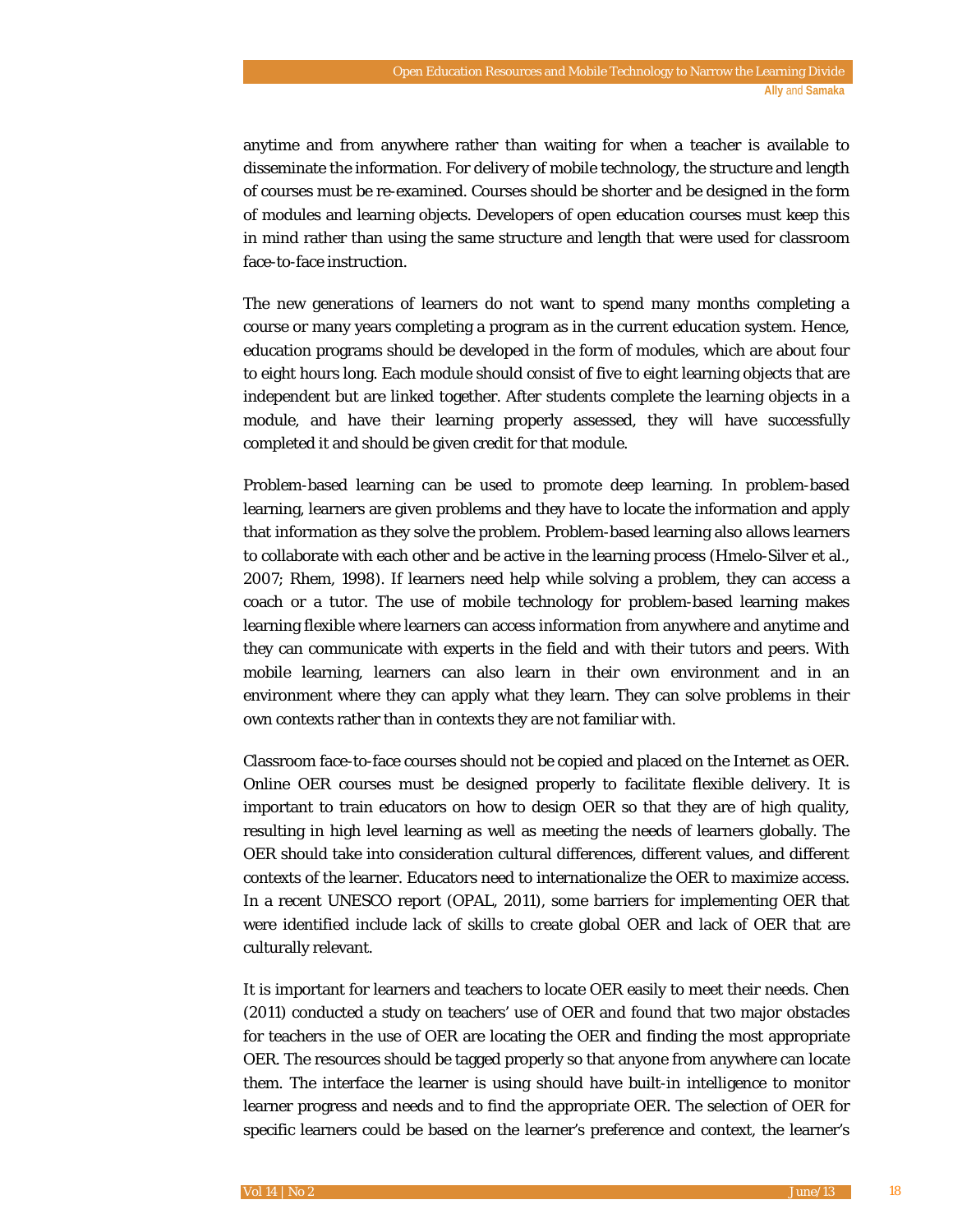level of expertise, and the language of the learner. The system should select and assemble the OER for learners.

Teachers should be trained on how to integrate OER into their existing courses and courses they are developing for mobile learning. Students are using mobile technology and social media to communicate with each other and to share information. Teachers need to be trained on how to effectively use social media in the teaching process since this is how students interact with each other and form virtual communities (Yardi, 2008). Teachers should allow students to use mobile technology to interact with each other, to access information, and to interact with experts in the field.

There are many open source learning management systems available to help teachers deliver courses over the Internet (van Rooij, 2009). For example, MIT announced an open source learning platform called MITx that will allow teachers to organize and present course material to enable students to learn at their own pace, build interactivity, complete online laboratories, participate in student-to-student communication, conduct individual assessment of any student's work, and allow students who demonstrate their mastery of subjects to earn a certificate of completion (MIT, 2011). Mobile technology with open source learning platforms and OER will provide flexible and affordable learning for all. An example of an open source learning management system for mobile learning is Mobile Moodle which allows educators to deliver and manage courses on mobile devices.

The proliferation of the Internet and social media is allowing learners to learn from each other and to access information when needed for just-in-time application. If learners have a question about a course they usually ask their peers first before they contact the teacher or tutor, especially if they need the information during non-working hours when the teacher or tutor is not available. In a study on how students access information, Saw and Todd (2007) reported that when they asked students where they begin their search for information on a topic, 84% said they use a search engine, 6% said they email someone, while only 1% connect to the library Web site to access information. This result is not surprising since students usually search for information on the Internet when they need the information. They are the "now" generation and they want the information right away.

The information on the Internet and social media is being generated by students, researchers, and educators. The challenge for learners is to make sure they access accurate information when they use other learners' generated content. Pérez-Mateo et al. (2011) proposed quality criteria for evaluating user-generated content under the categories content, format, and process. As learners are trained and become experienced using the criteria to develop learning objects, they can develop quality OER (Moisey et al., 2006). As more and more users of the Internet generate information and learning materials, learners must check with experts in the field to make sure the learning materials are valid. One way to do this is for learners to access learning materials from accredited educational institutions, credible organizations, and experts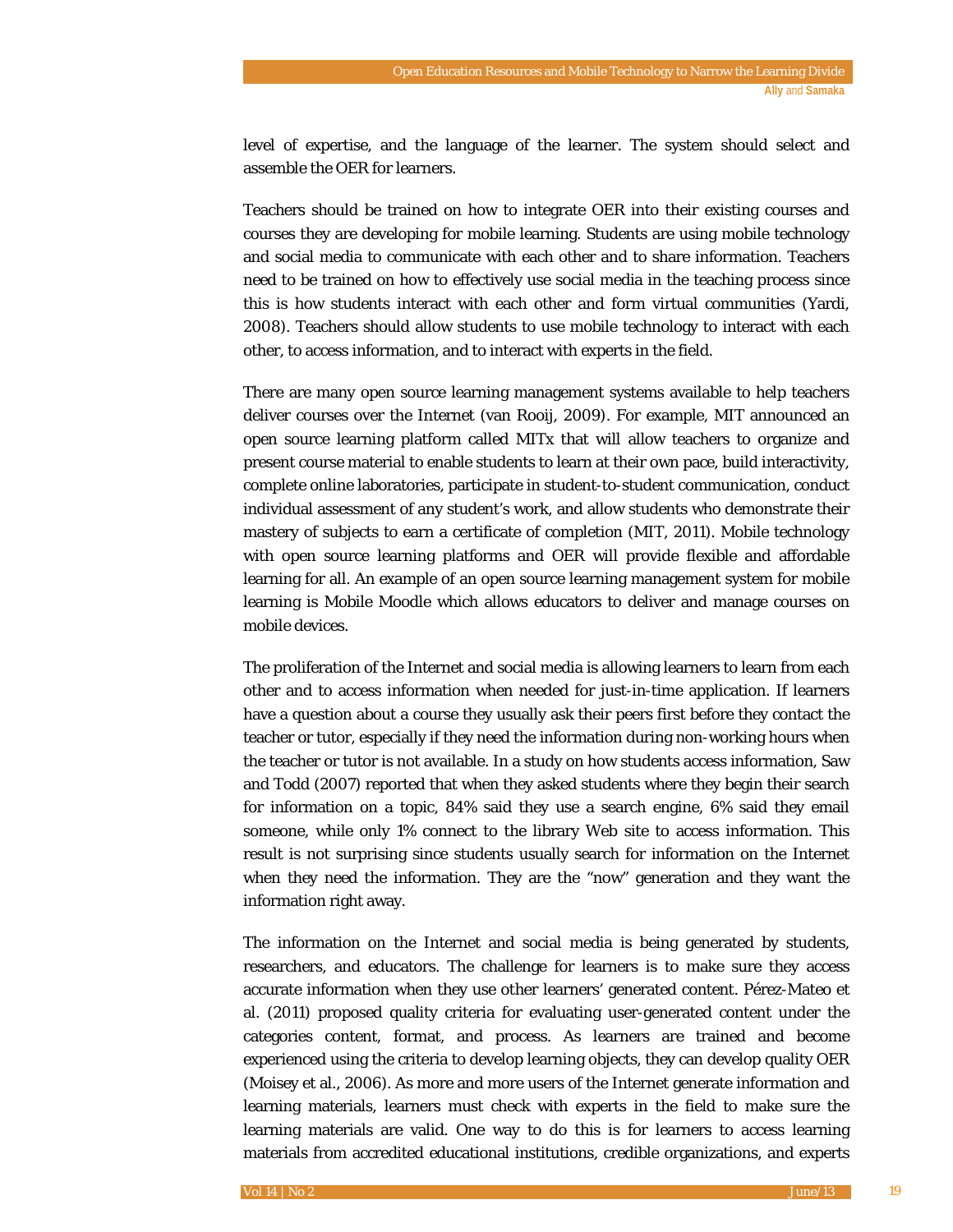in the field. The challenge for OER providers and researchers is how to make sure the open education resources are accurate for learners to obtain a valid education. Some studies on the use of OER reported that educators are concerned about the quality of OER (Badarch & Knyazeva, 2011; Chen, 2011; Yilmaz, 2011). A major challenge for educators is the development of quality OER. But the question is how to define quality for global use and to meet global needs. This requires setting global standards for the development of OER so that the OER meet the needs of users around the world.

Keegan and Bell (2011) conducted a study where they asked students to generate videos as OER. They reported many benefits of having students generate their own content. Benefits included the following: Students became creative in the process of generating the video, they learned the content as they produced the videos, and they were able to share the videos with their colleagues. The videos were posted on YouTube with many peers and users providing excellent comments on the video. Having students generate OER has many advantages for them and their peers. As novices in the field they will use simple language, step-by-step procedures, and examples their peers will understand. At the same time, students will process the content at a high level as they generate the OER (Craik & Lockhart, 1972; Schwier & Misanchuk, 1993; Sternberg, 1998; Stoyanova & Kommers, 2002).

To achieve Education For All (UNESCO, 2000) with mobile learning, there must be significant shifts in the way education is designed and delivered and in how learning outcomes are evaluated for certification. Learning materials must be designed and be accessible for everyone to access. For example, a lesson on mathematics can be developed and validated by experts at one educational organization and placed on the Internet for everyone to access rather than having millions of teachers around the world developing the same lesson. Having many teachers developing the same lesson topic is a misuse of human resources and a waste of teachers' time. Teachers should spend time tutoring students rather than duplicating the development of learning materials.

One example of an initiative that is helping to achieve the Education For All goal is the Khan Academy. As of the end of 2011, over 92 million lessons were accessed around the world (Khan Academy, 2011). If learning materials are available as OER, learners and teachers will use the learning resources as illustrated by the Khan Academy initiative. Some publishers are publishing their books as open access so that anyone can use the book for educational purposes. For example, Athabasca University Press is publishing books as open access, which is contributing to bridging the learning divide and making education available for all. Other initiatives include The Open Content Alliance (2012), which is building a permanent archive of multilingual digitized text and multimedia material that will cater for different cultures and learning styles. The University of the People (2012) is the first tuition-free online academic institution dedicated to providing global access to higher education. It is taking advantage of the Internet to reach people around the world so that they can have access to education. Courses that can be delivered on mobile devices will allow learners with mobile devices and connectivity to access the learning materials from anywhere and at any time. Also, the World Digital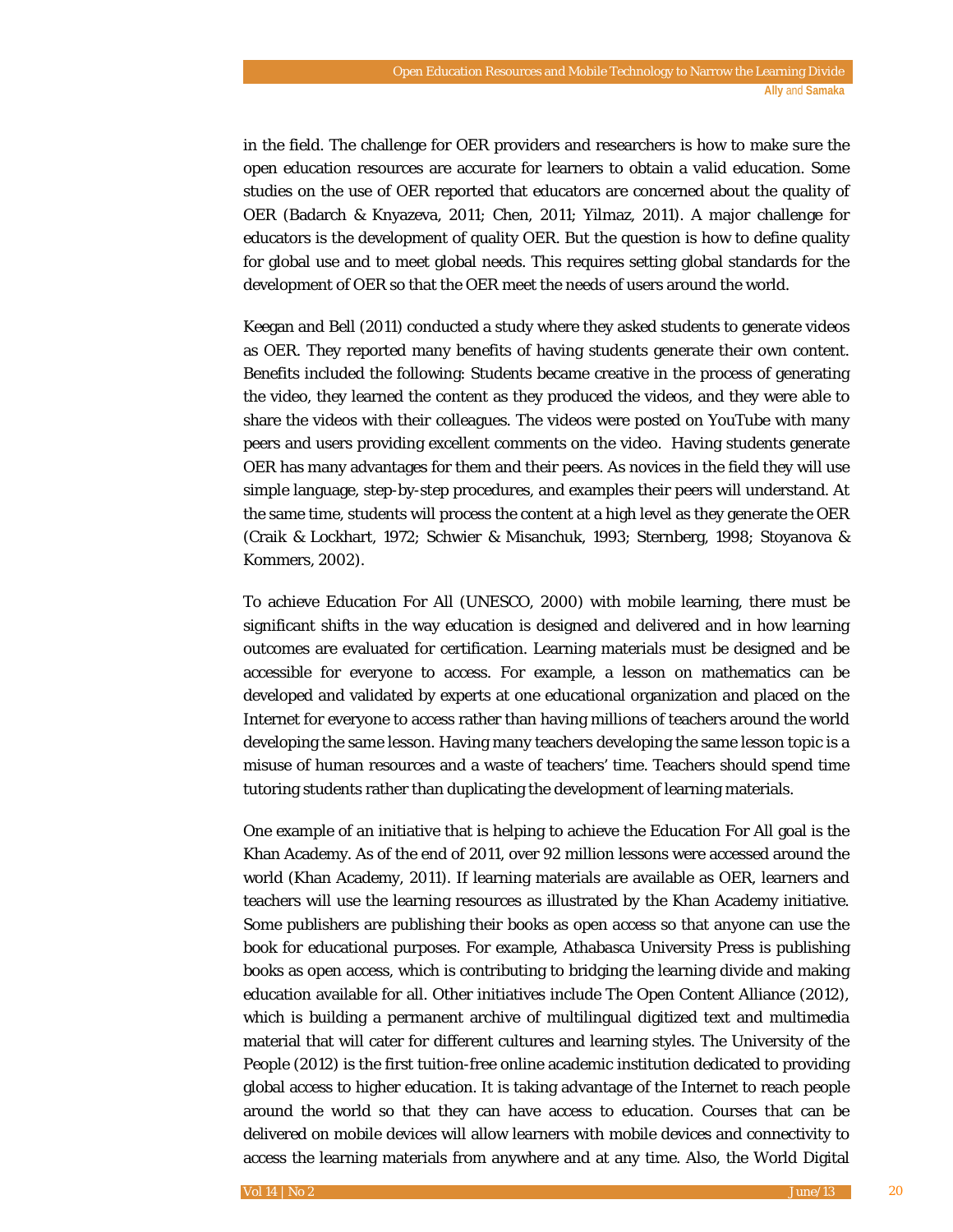Library (2012) is a global initiative that will allow free access to information and learning materials. Libraries will be networked together to maximize the amount of information learners can access. Bonk (2010) listed a number of Web sites that provide free learning materials for students to access anywhere and anytime.

A recent initiative that will reduce the cost of obtaining a formal education is the Open Education Resources University (OERu), which is a consortium of accredited universities around the world that is planning to offer formal courses at a significantly reduced cost, making education affordable to millions of students (Attwood, 2011). The OERu system will check students' prior knowledge and skills to see if they already have the expertise in the course they are interested in completing. If students pass the prior learning assessment, they will not have to complete the course and they can move on to the next course. The use of prior learning assessment benefits students and the education system. If students already have the knowledge and skills that will be presented in the course, why should they waste their time taking the course? The education system and students will benefit since some students will not have to take courses they already know. The OERu will play an important role in lifelong learning around the world since learners of any age can complete courses at an affordable cost. The OERu will have a major global impact if the courses are delivered on mobile devices since many citizens in developing countries do not have desktop computers but they have mobile phones and tablets. For citizens in developing countries, low-cost education and low-cost computing devices are important for them to access education.

A recent report from the Commonwealth of Learning provided suggestions for academic staff to successfully implement OER (COL, 2011). These include the following: develop skills to evaluate OER; consider publishing them; assemble, adapt, and contextualize existing OER; leverage networks and communities of practice; encourage student participation; promote OER use through publishing about OER; provide feedback about, and data on the use of, existing OER; and update knowledge of intellectual property rights, copyright, and privacy policies. Guidelines such as these are important for the successful implementation of OER; however, there should be training programs for teachers on how to develop and implement them and how to provide support to students who are completing OER courses. Educators should be made aware that OER exist and be educated on how to access them and the benefits of using them (Nikoia & Armellinib, 2012). If educators do not see the benefits of using OER, they will not use or promote their use of OER. In a discussion forum involving 500 individuals from around the world, participants identified awareness, training, and promotion as major issues for the successful implementation of OER in education (Antoni, 2008).

#### Conclusion

There have been many conversations on what an OER is and how OER will benefit the world but not enough dialogue on how to implement OER to have a global impact so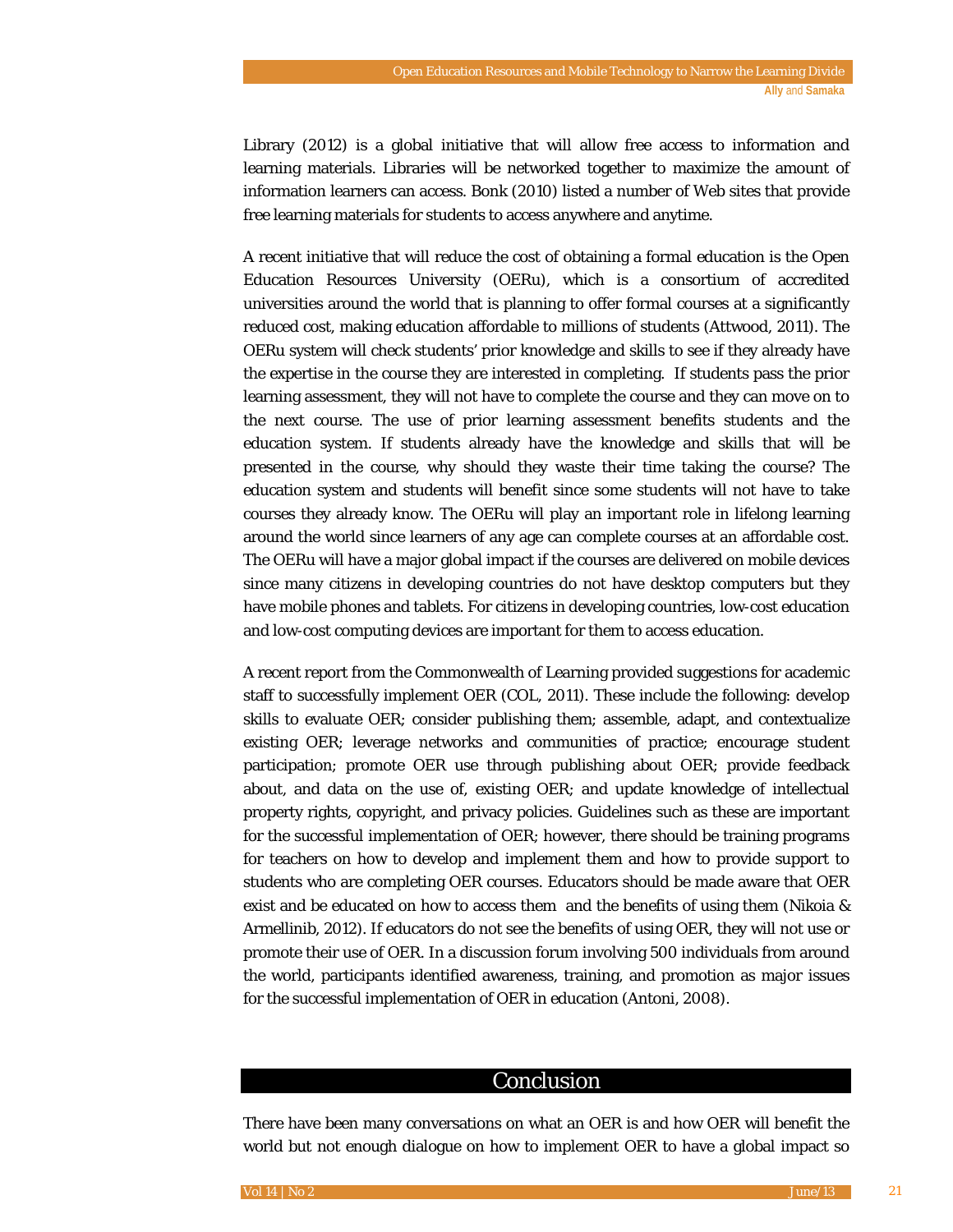that we have Education For All. There has to be a sense of urgency to prove to decision makers that OER will have a significant impact on education through social inclusion and justice so that everyone can achieve a basic level of education. In addition, research is needed on developing OER for lifelong learning, setting standards for developing and delivering quality OER, developing intelligent OER, and designing optimal assessment and certification of learners after they complete OER. Also, as libraries become mobile friendly and librarians continue to develop their technological skills, they will have a major role to play in the organization and delivery of OER (Krist, 2011; Singh, 2008). More work is needed to determine the changing role of librarians and how they can contribute to the successful implementation of OER.

All too many OER are being developed using the face-to-face classroom paradigm of education. If OER are to have a significant impact on education so that Education For All is possible, and the need for millions of teachers and physical classroom space is reduced, there must be a significant shift in the way education is delivered. Many learners around the world cannot afford to go to a physical location to learn because of a lack of financial resources and transportation infrastructure. Citizens of all countries must be empowered to learn by giving them the technology to access learning materials from their local communities. Educators must design OER for access at no cost or low cost so that learners can readily access the OER. Future learning will be ubiquitous where learners will be mobile and will learn anywhere and anytime (McGreal, 2010). Mobile learning with open educational resources is the future of education (Young, 2009). As we move into the OER era we need to transform education with the goal of Education For All. If educators do not take the opportunity to implement OER, future learners may bypass the education system and access OER without registering at an educational institution. The learners can then demonstrate to potential employers that they have the expertise for employment and the potential employers will certify and hire the learners. This could be one potential model of education in the future that will change the way education is delivered. For many people around the world the cost of education is too high, the education system is too rigid and inflexible, and the system is resistant to change. There has to be a transformation of education before there is an educational revolution by the current and upcoming generations of learners. This is the time to transform education because learners have the technology in their pockets and are able to access OER anywhere and anytime.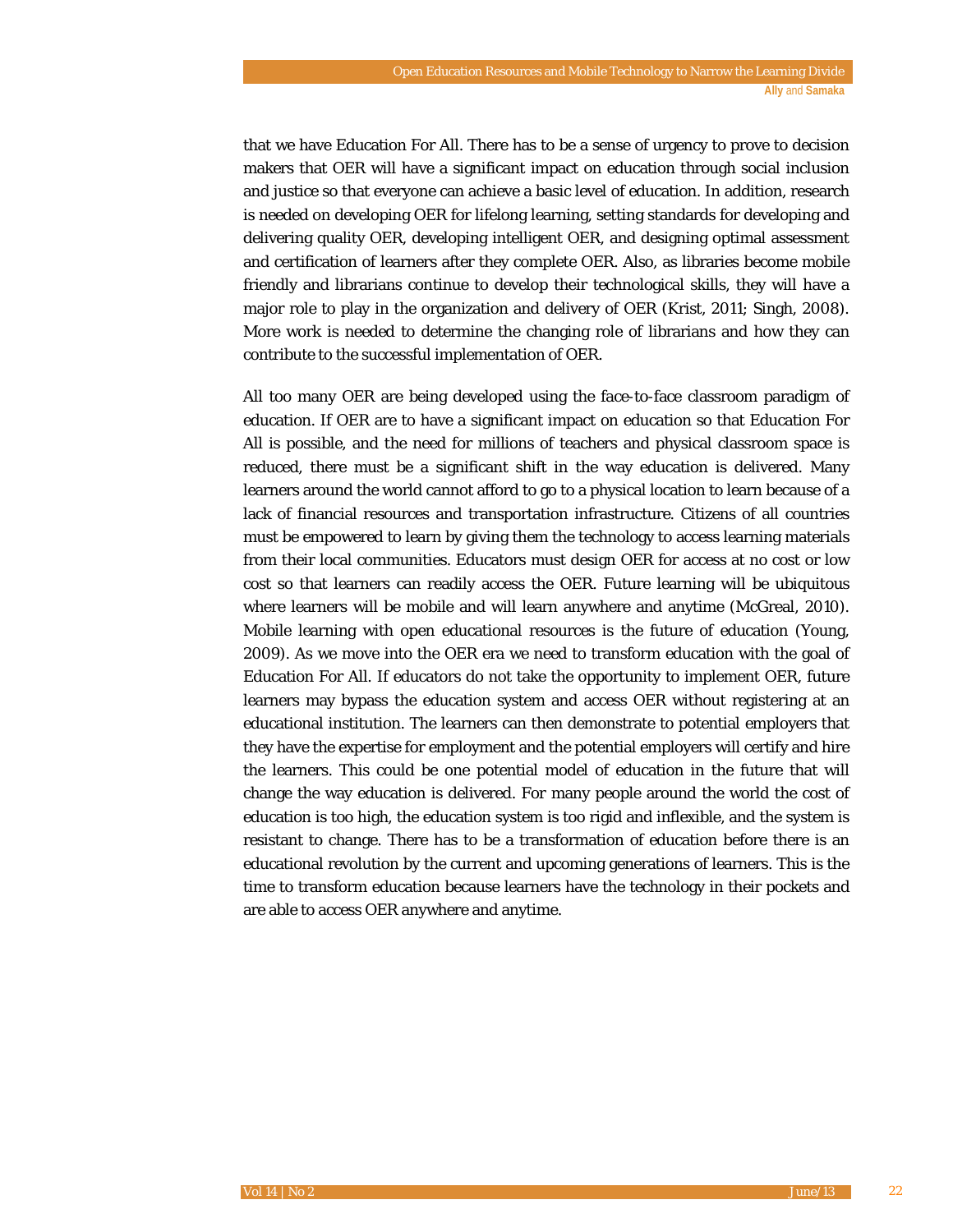#### References

- Ally, M. (2009). *Mobile learning: Transforming the delivery of education and training*. Athabasca, Alberta : Athabasca University Press. Retrieved from <http://www.aupress.ca/index.php/books/120155>
- Antoni, S. (2008). *Open educational resources: The way forward* (UNESCO report). Paris : UNESCO.
- Attwood, R. (2011). 'OER university' to cut cost of degree. *Times Higher Education*, *10 February 2011*.
- Badarch, D., & Knyazeva, S. (2011, October). *Open educational resources: Evidence from non-English speaking countries*. Paper presented at the 24th ICDE World Conference on Open and Distance Learning, Bali, Indonesia.
- Bhavnani, A., Chiu, R. W., Janakiram, S., & Silarszky, P. (2008). *The role of mobile phones in sustainable rural poverty reduction* (World Development Report 2008). Retrieved from [http://www.i](http://www.i-gov.org/images/articles/7576/The_Role_of_Mobile_Phones_in_Sustainable_Rural_Poverty_Reduction_June_2008.pdf)[gov.org/images/articles/7576/The\\_Role\\_of\\_Mobile\\_Phones\\_in\\_Sustainable\\_](http://www.i-gov.org/images/articles/7576/The_Role_of_Mobile_Phones_in_Sustainable_Rural_Poverty_Reduction_June_2008.pdf) [Rural\\_Poverty\\_Reduction\\_June\\_2008.pdf](http://www.i-gov.org/images/articles/7576/The_Role_of_Mobile_Phones_in_Sustainable_Rural_Poverty_Reduction_June_2008.pdf)
- Bonk, C. J. (2010). For openers: How technology is changing school. *Educational Leadership*, *67*(7), 60-65.
- Brown, J. S., & Adler, R. P. (2008). Open education, the long tail, and Learning 2.0. *Educause Review*, *January/February 2008*, 17-32.
- Chen, Q. (2011, October). *OER utilization and needs analysis for distance education teachers in China: A survey report*. Paper presented at the 24th ICDE World Conference on Open and Distance Learning, Bali, Indonesia.
- Cleveland-Innes, M., Ally, M., Wark, N., & Fung, T. (2012, October). *Emotional presence and mobile learning: Learner-driven responses in a wireless world*. Paper presented at the 7<sup>th</sup> EDEN Workshop, Leuven, Belgium.
- Commonwealth of Learning (COL). (2011). Guidelines for open educational resources (OER) in higher education. Retrieved from <http://www.col.org/resources/publications/Pages/detail.aspx?PID=364>
- Corbeil, J. R., & Valdés-Corbeil, M. E. (2007). Are you ready for mobile learning? Your students are! *Full paper proceedings and presentation at the 5th Hawaii International Conference on Education, Honolulu*.
- Craik, F. I. M., & Lockhart, R. S. (1972). Levels of processing: A framework for memory research. *Journal of Verbal Learning and Verbal Behavior, 11*, 671–684.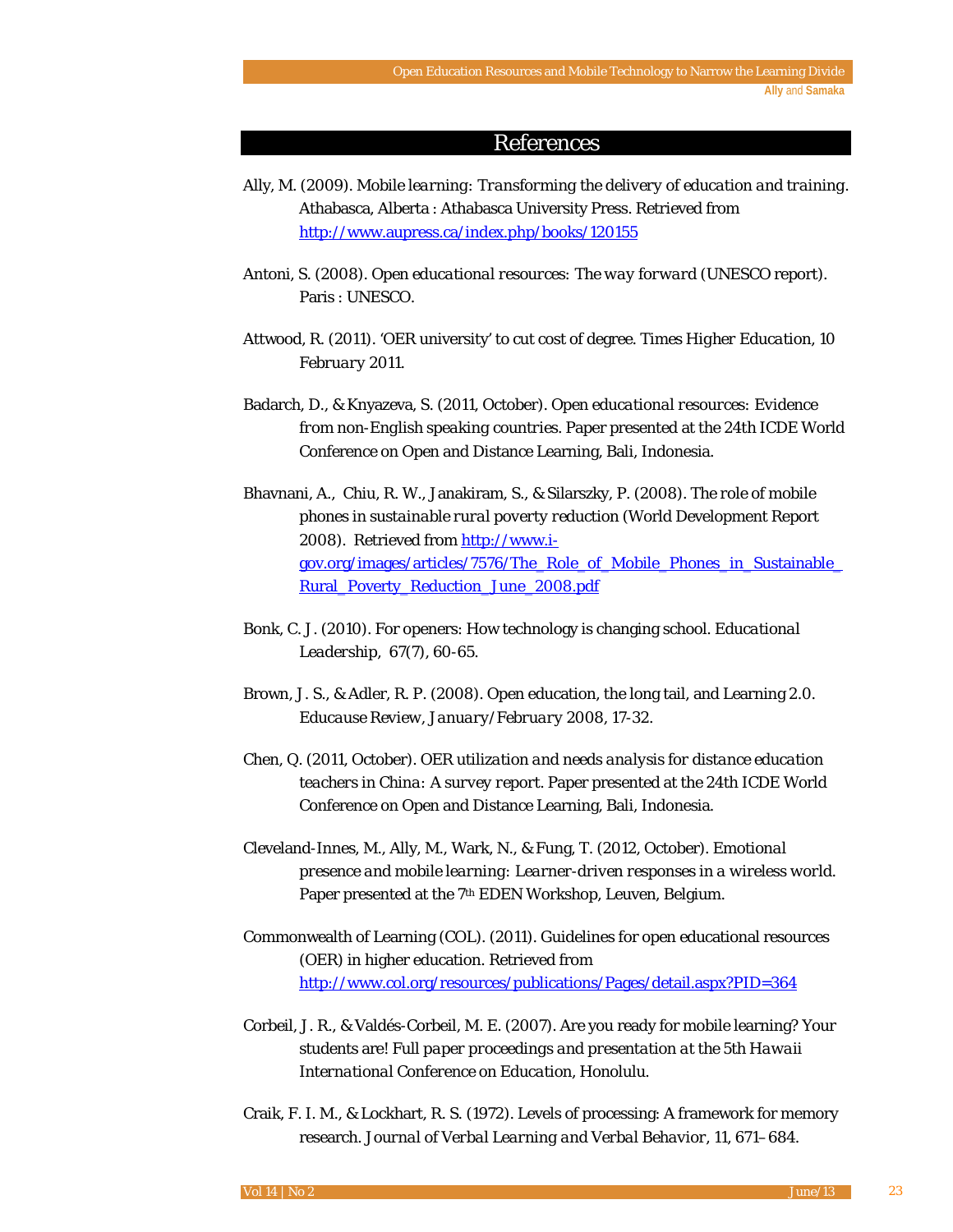- Cross, K. P. (1998). Why learning communities? Why now? *About Campus*, *July – August 1998*, 4-11.
- Evans, R., & Forbes, L. (2012). Mentoring the 'net generation': Faculty perspectives in health education. *College Student Journal, June 2012*, 397-404.
- Global teacher shortage threatens progress on education. (2011, October 7). *The Guardian*.
- GSMA. (2011). The mobile proposition for education. Retrieved from [http://www.gsmaembeddedmobile.com/upload/resources/files/MobileProp\\_R](http://www.gsmaembeddedmobile.com/upload/resources/files/MobileProp_Report_08-12-11_Interactive.pdf) [eport\\_08-12-11\\_Interactive.pdf](http://www.gsmaembeddedmobile.com/upload/resources/files/MobileProp_Report_08-12-11_Interactive.pdf)
- Havelock, B. (2004). Online community and professional learning in education: Research-based keys to sustainability. *Association for the Advancement of Computing In Education*, *12*(1), 56-84.
- Hmelo-Silver, C. E., Duncan, R. G., & Chinn, C. A. (2007). Scaffolding and achievement in problem-based and inquiry learning. *Educational Psychologist*, *42*(2), 99– 107.
- India faces a shortage of over 4.6 lakh classrooms. (2011, December). *The Economic Times*.
- ITU (2010). The world in 2010: Facts and figures. Retrieved from from <http://www.itu.int/ITU-D/ict/material/FactsFigures2010.pdf>
- Jeng, Y. -L., Wu, T. -T., Huang, Y. -M., Tan, Q., & Yang, S. J. H. (2010). The add-on impact of mobile applications in learning strategies: A review study. *Educational Technology & Society, 13* (3), 3–11.
- Keegan, H., & Bell, F. (2011). YouTube as a repository: The creative practice of students as producers of open educational resources. Retrieved from [http://www.eurodl.org/?p=current&article=456.](http://www.eurodl.org/?p=current&article=456)

Khan Academy. (2011). Retrieved from<http://www.khanacademy.org/>

- Kop, R., & Carroll, F. (2011). Cloud computing and creativity: Learning on a massive open online course*.* Retrieved from <http://www.eurodl.org/?p=special&sp=articles&inum=2&article=457>
- Krist, K. G. (2011). Natural partners: Libraries and open source initiatives. Retrieved from [http://www.infosherpas.com/ojs/index.php/openandlibraries/article/viewFile](http://www.infosherpas.com/ojs/index.php/openandlibraries/article/viewFile/40/60) [/40/60](http://www.infosherpas.com/ojs/index.php/openandlibraries/article/viewFile/40/60)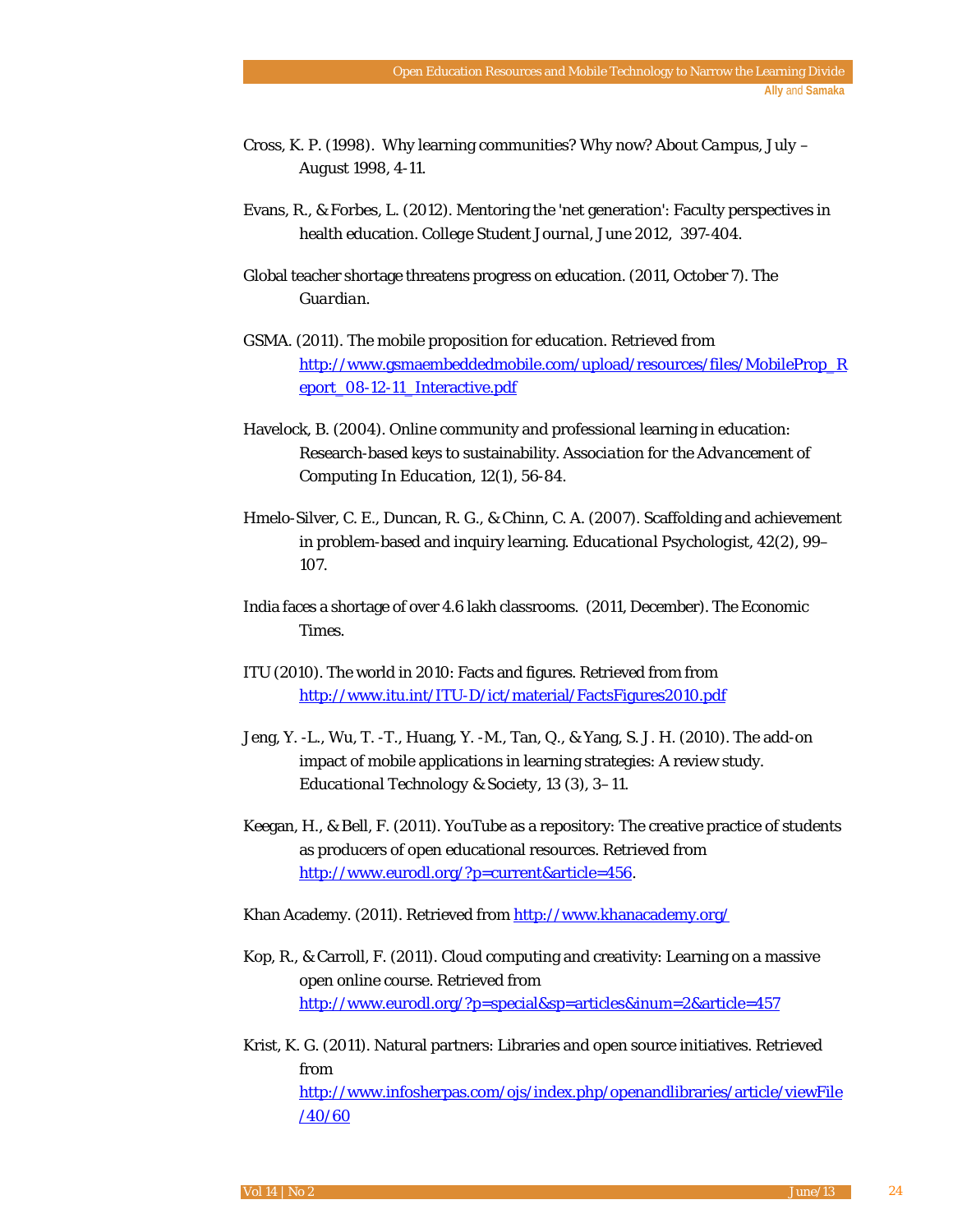- McAndrew, P. (2011). Inspiring creativity in organizations, teachers and learners through open educational resources. Retrieved from <http://www.eurodl.org/materials/special/2011/McAndrew.pdf>
- McGreal, R. (2010). Mobile devices and the future of free education 2010. Retrieved from [http://wikieducator.org/images/e/ef/SJ\\_Rory\\_McGreal.pdf](http://wikieducator.org/images/e/ef/SJ_Rory_McGreal.pdf)
- Mims, C. (2011). Samsung windfall: All of South Korea's textbooks to go digital by 2015. *Technology Review*. <http://www.technologyreview.com/blog/mimssbits/26960/>
- MIT (2011). MIT launches online learning initiative. *MIT News*. Retrieved from <http://web.mit.edu/newsoffice/2011/mitx-education-initiative-1219.html>
- Moisey, S., Ally, M., & Spencer, B. (2006). Factors affecting the development and use of learning objects. *American Journal of Distance Education*, *20*(3), 143-161.
- Nikoia, S., & Armellinib, A. (2012). The OER mix in higher education: Purpose, process, product, and policy. *Distance Education*, *33*(2), 165-184.
- OECD (2007). Giving knowledge for free: The emergence of open educational resources. Retrieved from [http://www.oecd.org/document/41/0,3746,en\\_2649\\_35845581\\_38659497\\_1\\_](http://www.oecd.org/document/41/0,3746,en_2649_35845581_38659497_1_1_1_1,00.html) [1\\_1\\_1,00.html](http://www.oecd.org/document/41/0,3746,en_2649_35845581_38659497_1_1_1_1,00.html)
- Olcott, D. (2012). OER perspectives: Emerging issues for universities. *Distance Education, 33*(2), 283-290
- OPAL. (2011). Beyond OER: Shifting focus from resources to practices the OPAL Report 2011. Open Educational Quality Initiative. Retrieved from [http://portal.unesco.org/ci/en/ev.php-](http://portal.unesco.org/ci/en/ev.php-URL_ID=31243&URL_DO=DO_TOPIC&URL_SECTION=201.html)[URL\\_ID=31243&URL\\_DO=DO\\_TOPIC&URL\\_SECTION=201.html](http://portal.unesco.org/ci/en/ev.php-URL_ID=31243&URL_DO=DO_TOPIC&URL_SECTION=201.html)
- Open Content Alliance. (2012). Building a digital archive of global content for universal access. Retrieved from [http://www.opencontentalliance.org](http://www.opencontentalliance.org/)
- Pérez-Mateo, M., Maina, M. F., Guitert, M., & Romero, M. (2011). Learner generated content: Quality criteria in online collaborative learning. Retrieved from <http://www.eurodl.org/?p=current&article=459>
- Rhem, J. (1998). Problem-based learning: An introduction. *The National Teaching and Learning Forum*, *8*, (1), 1-4.
- Saw, G., & Todd, H. (2007, August). *Library 3.0: Where art our skills*? World library and Information: 73rd IFLA Conference and Council, Durban, SA.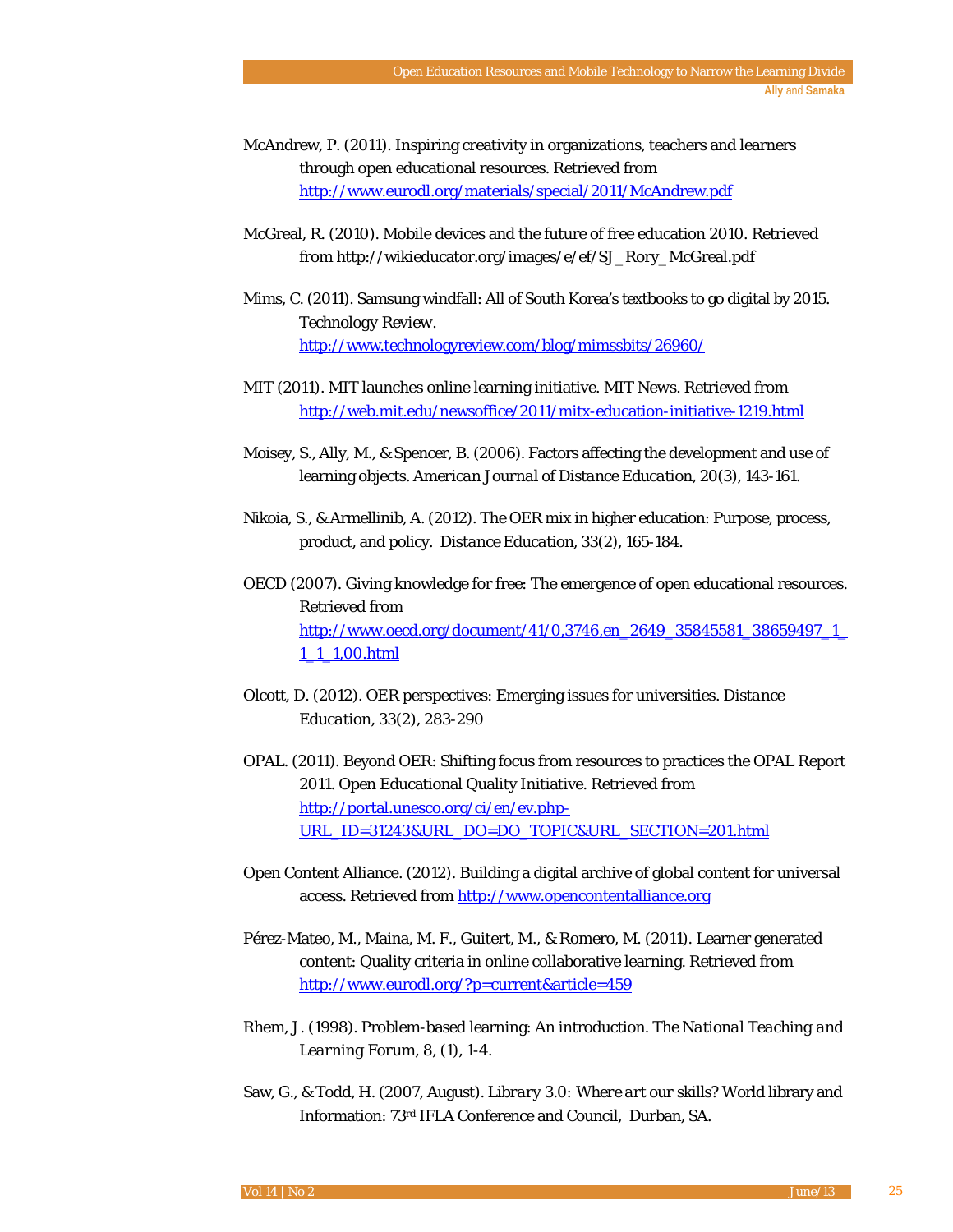- Schwier, R. A., & Misanchuk, E. 1993. *Interactive multimedia instruction*. Englewood Cliffs, NJ: Educational Technology Publications.
- Singh, N. (2008). The librarian as essential key to connecting open educational resources and information literacy in the academic world. *Open and Libraries Class Journal*, *1*(1), 1-9.
- Sternberg, R. J. 1998. Meta-cognition, abilities, and developing expertise: What makes an expert student? *Instructional Science,* 26(1-2), 127–140.
- Stoyanova, N., & Kommers, P. (2002). Concept mapping as a medium of shared cognition in computer-supported collaborative problem-solving. *Journal of Interactive Learning Research, 13*(1,2), 111–133.

Thailand's one tablet per child policy. (2011, September). *Bangkok Post*.

- The World Bank. (2012). Mobile phone access reaches three quarters of planet's population. Retrieved from [http://www.worldbank.org/en/news/2012/07/17/mobile-phone-access](http://www.worldbank.org/en/news/2012/07/17/mobile-phone-access-reaches-three-quarters-planets-population)[reaches-three-quarters-planets-population](http://www.worldbank.org/en/news/2012/07/17/mobile-phone-access-reaches-three-quarters-planets-population)
- UNESCO (2000). Dakar Framework for Action, Education For All: Meeting our collective commitments. Retrieved from <http://unesdoc.unesco.org/images/0012/001211/121147e.pdf>
- United Nations. (2011). The Millennium Development Goals report 2011. Retrieved from <http://www.un.org/millenniumgoals/reports.shtml>
- University of the People. (2012*).* UoPeople: Tuition-free online university. Retrieved from [http://www.uopeople.org](http://www.uopeople.org/)
- van Rooij, S. W. (2009). Adopting open-source software applications in U.S. higher education: A cross-disciplinary review of the literature. *Review of Educational Research*, *79* (2), 682–701.
- Wheeler, B., & Waggener, S. (2009). Shaping the promise of cloud computing for higher education. *Educause Review, November/December 2009*, 52-66.
- West, M. (2012). *Mobile learning for teachers: Global themes*. UNESCO Working Paper Series on Mobile Learning. Retrieved from [http://www.unesco.org/new/en/unesco/themes/icts/m4ed .](http://www.unesco.org/new/en/unesco/themes/icts/m4ed)
- World Digital Library. (2012). World Digital Library. Retrieved from <http://www.wdl.org/en/>
- Yardi, S. (2008). "Whispers in the classroom." Digital youth, innovation, and the unexpected. In T. McPherson (Ed.), *The John D. and Catherine T. MacArthur*